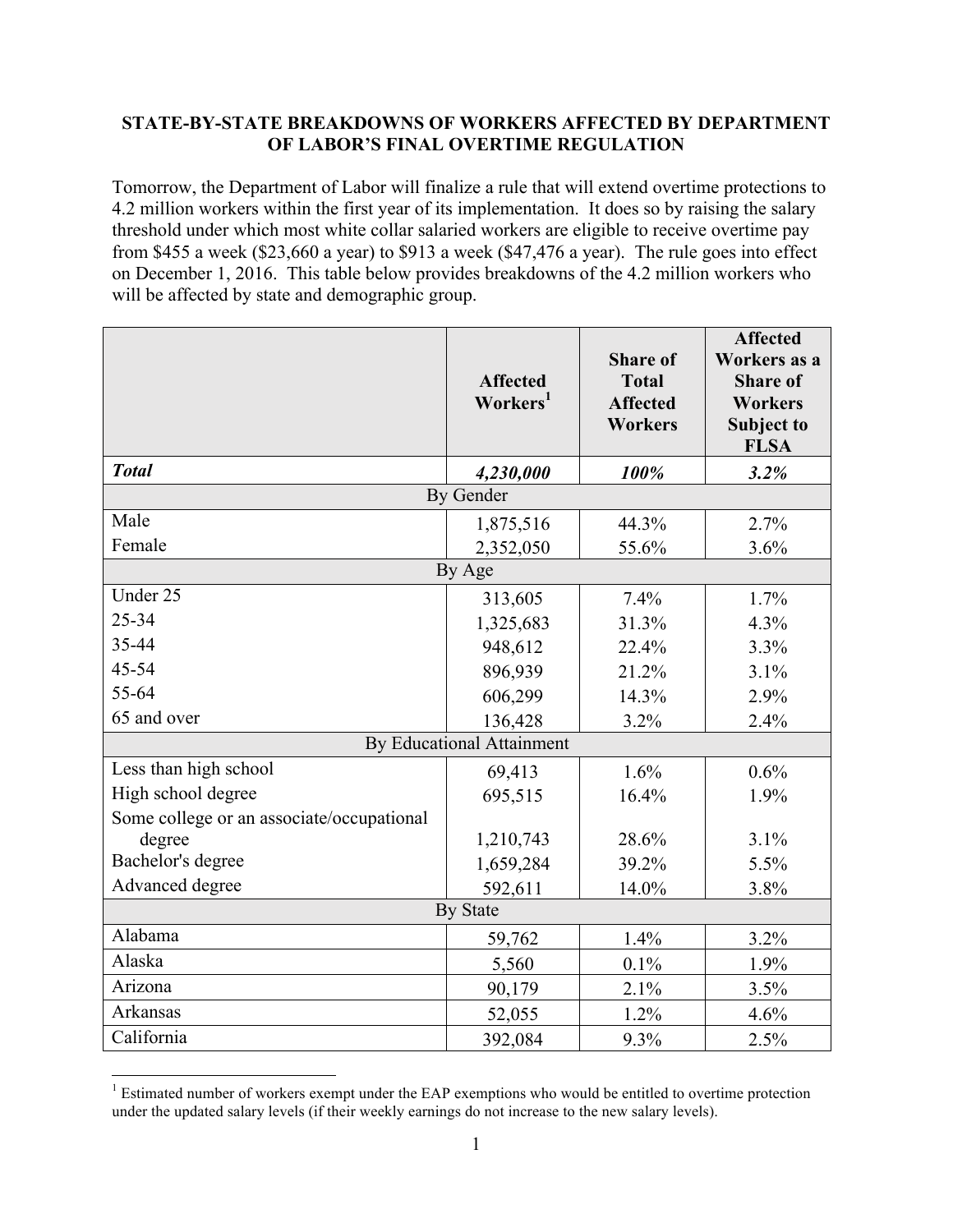| Colorado             | 72,582  | 1.7% | 3.1%    |
|----------------------|---------|------|---------|
| Connecticut          | 46,321  | 1.1% | 2.9%    |
| Delaware             | 15,390  | 0.4% | 3.9%    |
| District of Columbia | 11,050  | 0.3% | 4.0%    |
| Florida              | 330,870 | 7.8% | 4.2%    |
| Georgia              | 157,605 | 3.7% | 4.0%    |
| Hawaii               | 15,723  | 0.4% | 2.9%    |
| Idaho                | 19,764  | 0.5% | 3.1%    |
| Illinois             | 193,930 | 4.6% | 3.4%    |
| Indiana              | 86,985  | 2.1% | 3.2%    |
| Iowa                 | 43,615  | 1.0% | 3.0%    |
| Kansas               | 39,619  | 0.9% | 3.1%    |
| Kentucky             | 55,073  | 1.3% | 3.1%    |
| Louisiana            | 60,974  | 1.4% | 3.3%    |
| Maine                | 16,210  | 0.4% | 2.9%    |
| Maryland             | 79,630  | 1.9% | 3.1%    |
| Massachusetts        | 83,504  | 2.0% | 2.7%    |
| Michigan             | 101,463 | 2.4% | 2.5%    |
| Minnesota            | 78,964  | 1.9% | 3.0%    |
| Mississippi          | 39,563  | 0.9% | 3.6%    |
| Missouri             | 84,878  | 2.0% | 3.3%    |
| Montana              | 11,087  | 0.3% | 2.7%    |
| Nebraska             | 28,034  | 0.7% | 3.2%    |
| Nevada               | 31,243  | 0.7% | 2.6%    |
| New Hampshire        | 21,757  | 0.5% | 3.4%    |
| New Jersey           | 131,854 | 3.1% | 3.3%    |
| New Mexico           | 20,049  | 0.5% | 2.7%    |
| New York             | 277,998 | 6.6% | 3.3%    |
| North Carolina       | 155,971 | 3.7% | 4.0%    |
| North Dakota         | 11,819  | 0.3% | 3.4%    |
| Ohio                 | 133,756 | 3.2% | 2.7%    |
| Oklahoma             | 47,771  | 1.1% | 3.1%    |
| Oregon               | 46,019  | 1.1% | $3.0\%$ |
| Pennsylvania         | 184,792 | 4.4% | 3.3%    |
| Rhode Island         | 12,921  | 0.3% | 2.7%    |
| South Carolina       | 66,724  | 1.6% | 3.4%    |
| South Dakota         | 9,232   | 0.2% | 2.6%    |
| Tennessee            | 99,865  | 2.4% | 4.0%    |
| Texas                | 370,398 | 8.8% | 3.2%    |